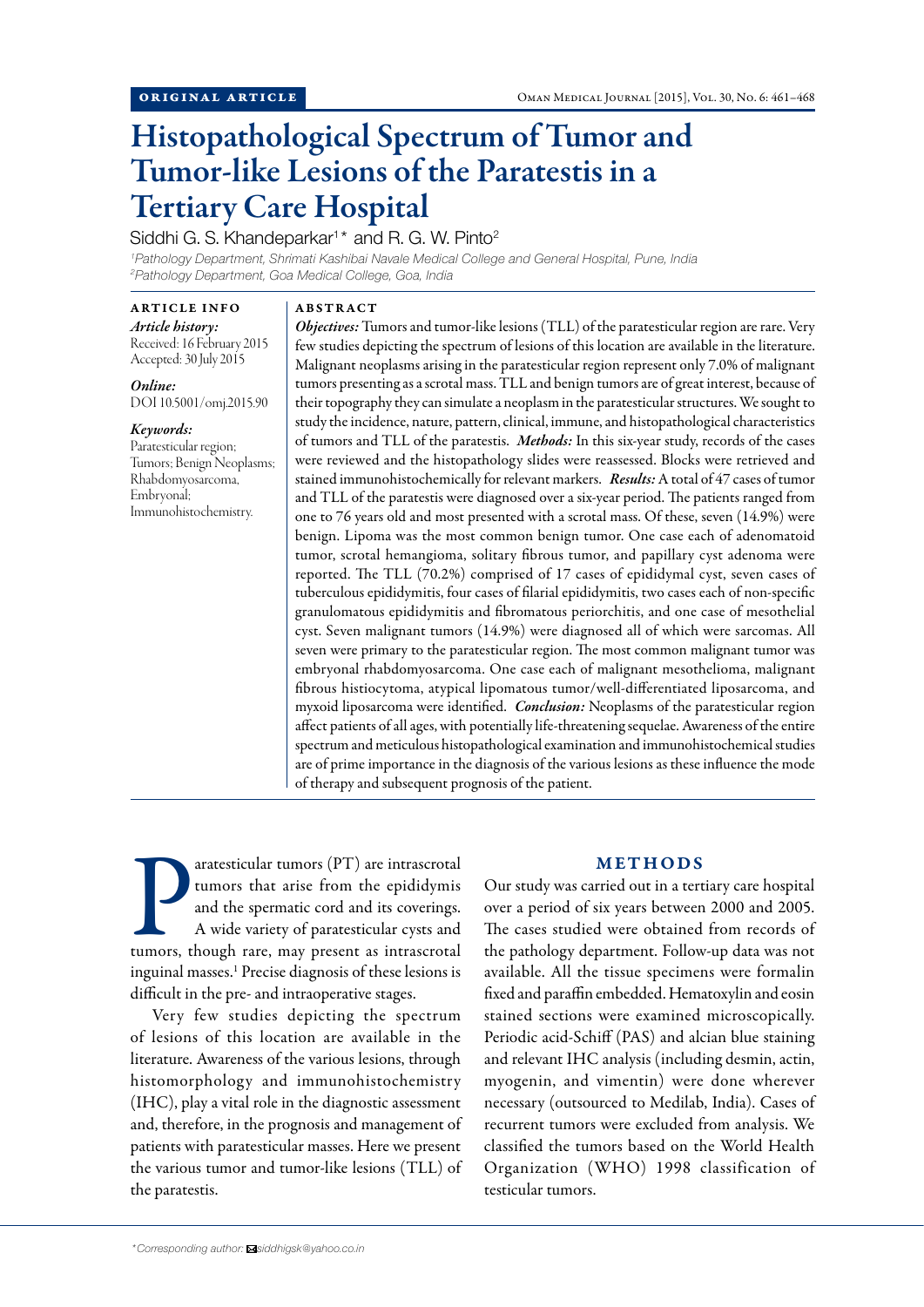

Figure 1: Gross photomicrograph of (a) paratesticular rhabdomyosarcoma, (b) paratesticular liposarcoma, (c) tuberculous epididymitis fibromatous periorchitis, and (d) fibromatous periorchitis.

## RESULTS

Of the 49,934 histopathological specimens received, 47 were PT and TLL (0.1%) [Table 1]. There were 2,060 male malignancies in total making paratesticular neoplasms account for 0.6% of all cancers in men. Of the 319 malignant tumors of the urogenital system in males, seven cases of malignant paratesticular tumors (2.2%) were encountered. Of the 98 scrotal masses, PT and TLL constituted 48.0%. Out of 47 PT and TLL, seven were malignant tumors (14.9%), seven were benign (14.9%), and 33 were TLL (70.2%). The most common paratesticular malignant tumor was embryonal rhabdomyosarcoma (ERh) (6.4%) [Figure 1a]. One case each of malignant fibrous histiocytoma, myxoid liposarcoma [Figure 1b], atypical lipomatous tumor/ well-differentiated liposarcoma (ALT/WDL), and malignant mesothelioma were identified. The most common paratesticular TLL was epididymal cyst (36.2%) followed by tuberculous epididymitis (14.9%) [Figure 1c]. Four cases of filarial epididymitis, two cases each of non-specific granulomatous epididymitis and fibromatous periorchitis

[Figure 1d] and one case of mesothelial cyst were reported. The most common paratesticular benign

| <b>Table 1:</b> Distribution of paratesticular tumor and |  |
|----------------------------------------------------------|--|
| tumor-like lesions.                                      |  |

| Tumor type                     | Total (n) | Percentage |
|--------------------------------|-----------|------------|
| <b>Benign tumors</b>           |           |            |
| Adenomatoid tumor              | 1         | 2.1        |
| Solitary fibrous tumor         | 1         | 2.1        |
| Lipoma                         | 3         | 6.4        |
| Hemangioma                     | 1         | 2.1        |
| Adenoma                        | 1         | 2.1        |
| <b>Malignant tumors</b>        |           |            |
| Mesothelioma                   | 1         | 2.1        |
| Malignant fibrous histiocytoma | 1         | 2.1        |
| Embryonal rhabdomyosarcoma     | 3         | 6.4        |
| Atypical lipomatous tumor      | 1         | 2.1        |
| Myxoid liposarcoma             | 1         | 2.1        |
| Tumor-like lesions             |           |            |
| Fibromatous periorchitis       | 2         | 4.3        |
| Mesothelial cyst               | 1         | 2.1        |
| Epididymal cyst                | 17        | 36.2       |
| Tuberculous epididymitis       | 7         | 14.9       |
| Filarial epididymitis          | 4         | 8.5        |
| Non-specific granulomatous     | 2         | 4.3        |
| epididymitis<br>Total          | 47        | 100.0      |

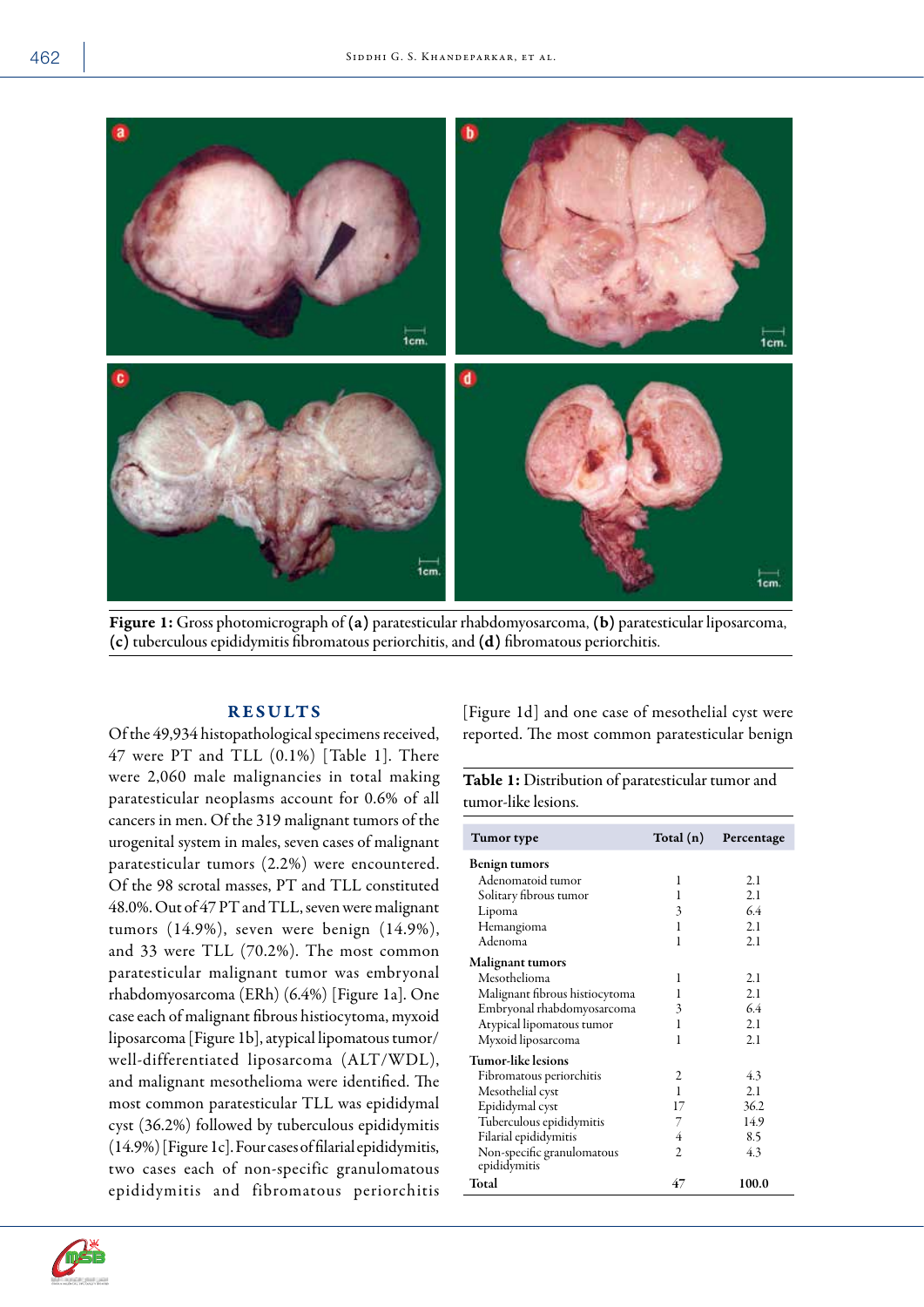

Figure 2: Photomicrographs of hematoxylin (blue) and eosin (red/pink) staining of (a) paratesticular rhabdomyosarcoma showing numerous small round cells at places showing spindling (inset), magnification = 400 ×, and cells with round to oval nucleus and scanty to moderate amount of eosinophilic cytoplasm, magnification =  $100 \times$ . (b) Paratesticular liposarcoma showing nests of tumor cells (round to oval) in myxoid matrix with delicate plexiform capillary vascular network, magnification =  $400 \times$ . (c) Malignant mesothelioma showing nests of tumor cells, magnification = 100 ×, round to oval cells having a hyperchromatic nucleus and scanty cytoplasm (inset), magnification =  $400 \times$ . (d) Adenomatoid tumor of epididymis showing small spaces, magnification = 100 ×. Tubules lined by flattened epithelium in a fibrous stroma (inset), magnification  $= 400 \times$ . (e) Papillary cystadenoma of the epididymis showing cysts with papillae projecting into the lumen, magnification =  $400 \times$ . (f) Filarial epididymitis showing necrotizing granuloma with a filarial worm at the center, magnification =  $400 \times$ .

tumor was lipoma (6.4%). One case each of adenomatoid tumor, scrotal hemangioma, solitary fibrous tumor, and papillary cyst adenoma were reported. Maximum PT were seen in the 31–40 years age group (28.5%). The youngest patient was

a one-year-old with paratesticular ERh [Figure 2a]. The oldest patient was 76 years old with malignant fibrous histiocytoma. Myxoid liposarcoma [Figure 2b] and desmoplastic variant of malignant mesothelioma [Figure 2c] were seen in a 55- and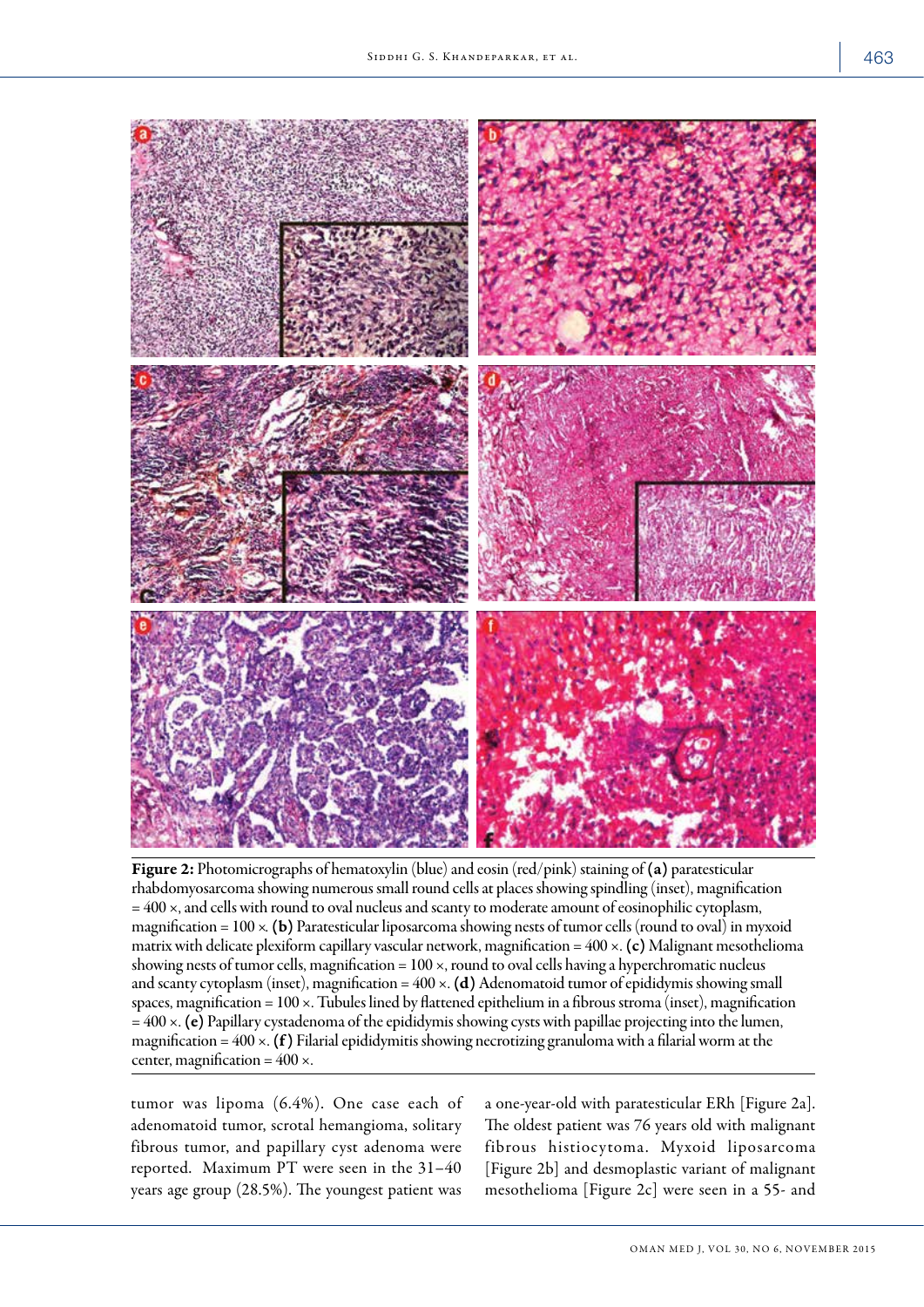

Figure 3:(a) Embryonal rhabdomyosarcoma: tumor cells showing immunoreactivity for myogenin, magnification =  $400 \times$ . (b) Malignant fibrous histiocytoma: tumor cells showing immunoreactivity for vimentin and (c) Ki-67, magnification =  $400 \times$ . (d) Myxoid liposarcoma: tumor cells showing immunoreactivity for S100 protein, magnification =  $400 \times$ . (e) Atypical lipomatous tumor: atypical cells showing immunoreactivity for CD34, magnification =  $100 \times$ , and (f) malignant mesothelioma: tumor cells showing immunoreactivity for calretinin, magnification =  $400 \times$ .

30-year-old male, respectively. The highest number of paratesticular TLL were seen in the 41–50 years age group (23.0%). Most cases presented with testicular mass. The epididymis was the most common site of origin for PT (28.6%) [Table 2] and TLL (90.9%) [Table 1]. Adenomatoid tumor [Figure 2d] and papillarycystadenoma [Figure 2e] were seen arising from the epididymis. Four cases of filarial epididymitis were also noted [Figure 2f ]. The

most common tumor in the pediatric population was ERh. Out of the three paratesticular ERh cases, one case had inguinal lymph node metastasis at the time of presentation, and one had cerebral metastasis diagnosed with a computed tomography (CT) scan of head and neck. In all the three cases, fine needle aspiration cytology (FNAC) established the diagnosis, which was later confirmed on histopathological examination. FNAC in all three

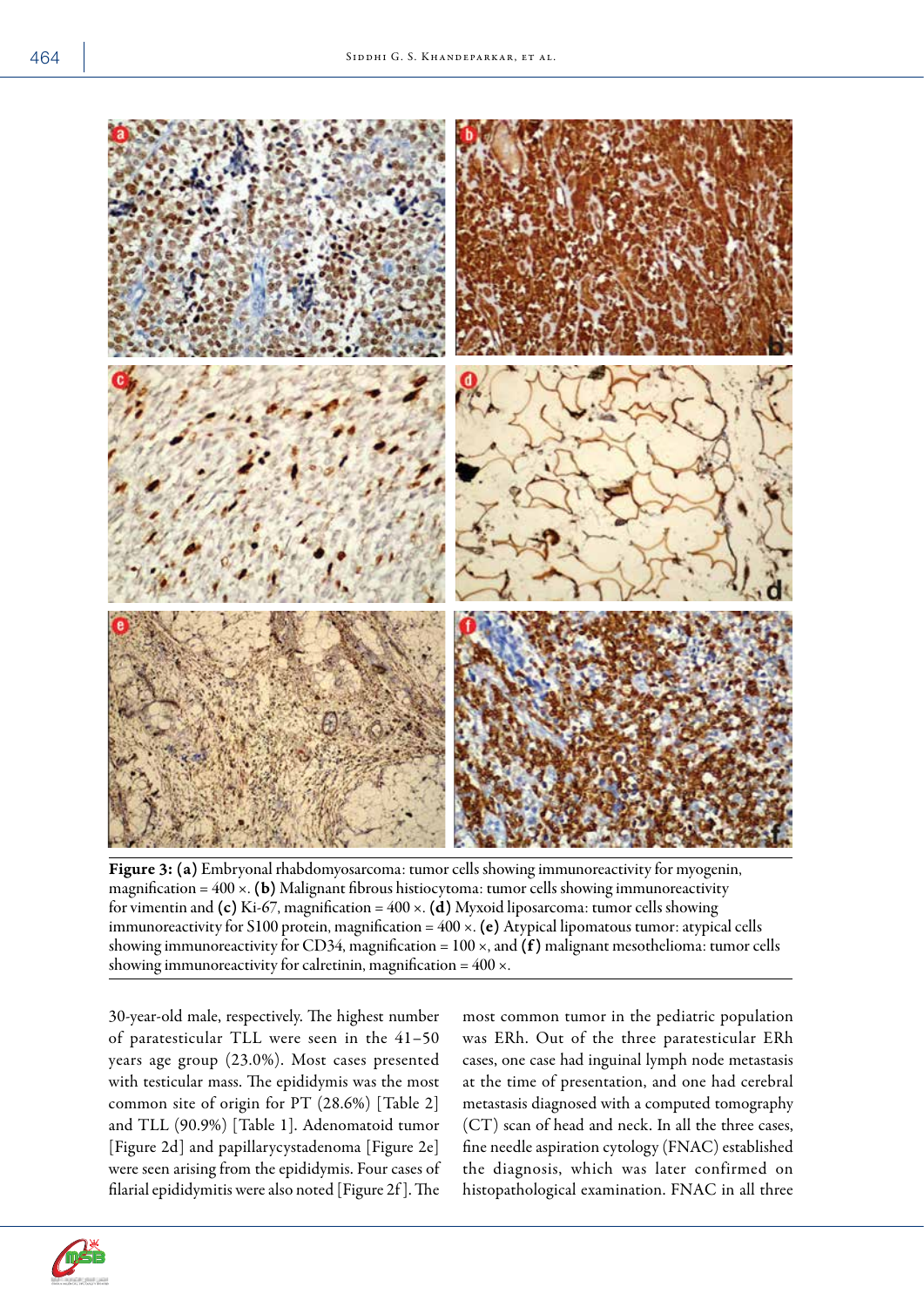| <b>Tumors</b>                     | Epididymis | Spermatic cord | Tunica<br>vaginalis | Not specified | Total |
|-----------------------------------|------------|----------------|---------------------|---------------|-------|
| Adenomatoid                       | 1          |                |                     |               | ı     |
| Malignant mesothelioma            |            |                | 1                   |               |       |
| Adenoma                           |            |                |                     |               |       |
| Solitary fibrous                  |            |                | -1                  |               |       |
| Malignant fibrous<br>histiocytoma |            |                |                     |               |       |
| Lipoma                            |            | $\overline{c}$ |                     |               | 3     |
| Atypical lipomatous               |            |                |                     |               |       |
| Hemangioma                        |            |                |                     |               |       |
| Embryonal<br>rhabdomyosarcoma     |            |                |                     | 3             | 3     |
| Myxoid liposarcoma                |            |                |                     |               |       |
| Total                             | 4          | 3              | $\overline{c}$      | 5             | 14    |
| Percentage                        | 28.6       | 21.4           | 14.3                | 35.7          |       |

Table 2: Site distribution of paratesticular tumors.

cases showed a hypercellular smear composed of small cells with hyperchromatic nuclei and scanty cytoplasm. Multinucleated and spindly cells were also noted. In two cases, the entire tumor was available for examination. The tumors were 7 cm  $\times$  6 cm  $\times$  5 cm and 4 cm  $\times$  4 cm  $\times$  3 cm in size. In the third case, a Tru-cut biopsy was available to confirm the cytological diagnosis. Immunostains were positive for desmin, actin, myogenin [Figure 3a], and vimentin in all three cases. The tumor cells in malignant fibrous histiocytoma showed cytoplasmic immunoreactivity for vimentin [Figure 3b] with a Ki-67 labeling index of 30.0% [Figure 3c]. The tumor cells for myxoid liposarcoma showed membrane immunoreactivity for S100 protein [Figure 3d] and the atypical cells scattered within the varying sized lipogenic cells of ALT/WDL showed CD34 immunoreactivity [Figure 3e]. The tumor cells of malignant mesothelioma showed nuclear and cytoplasmic immunoreactivity for calretinin [Figure 3f ]. Mucin droplets in malignant mesothelioma were alcian blue positive and PAS negative. Stromal mucin in myxoid liposarcoma was alcian blue positive.

One case of papillary cystadenoma of the epididymis was found in a 32-year-old patient with Von-Hippel-Lindau (VHL) disease.

## DISCUSSION

The paratesticular region includes the contents of the spermatic cord, testicular tunics, the epididymis, and vestigial remnants (e.g., the appendices epididymis and testis).2 Histologically, this area is composed of a variety of epithelial, mesothelial, and mesenchymal elements. Therefore, neoplasms arising from this region form a heterogeneous group of tumors with different behavioral patterns.<sup>3</sup> On rare occasions, a tumor from a distant site can metastasize to the paratesticular region.<sup>4</sup> Pseudotumors or tumor-like proliferations and benign mimickers are seen in paratesticular structures.5 Awareness of these lesions can help better patient care.

In the present study, which extended over a sixyear period, 47 PT and TLL were identified with a mean of 7.8 cases per year. In a study by Jayaram et al,<sup>6</sup> 22 cases were identified over a five-year period. In another study, 111 cases were identified over a 40 year period with a mean of 2.8 cases per year.7

Paratesticular masses account for approximately 30% of all scrotal masses.8 In our study, they accounted for 48.0% of all scrotal masses. About 70% of paratesticular tumors are benign, the most common of these being lipomas, adenomatoid tumors, and leiomyomas.<sup>9</sup>

The most common benign tumor of the paratestis was lipoma in our study. A total of three cases (42.9%) were reported, two in the spermatic cord and one in the epididymis.

The adenomatoid tumor is the most common tumor of the epididymis.<sup>10,11</sup> It was first described in 1945 by Golden et al,10 and is regarded as a distinctive benign mesothelial neoplasm. The differential diagnosis includes metastatic carcinoma, malignant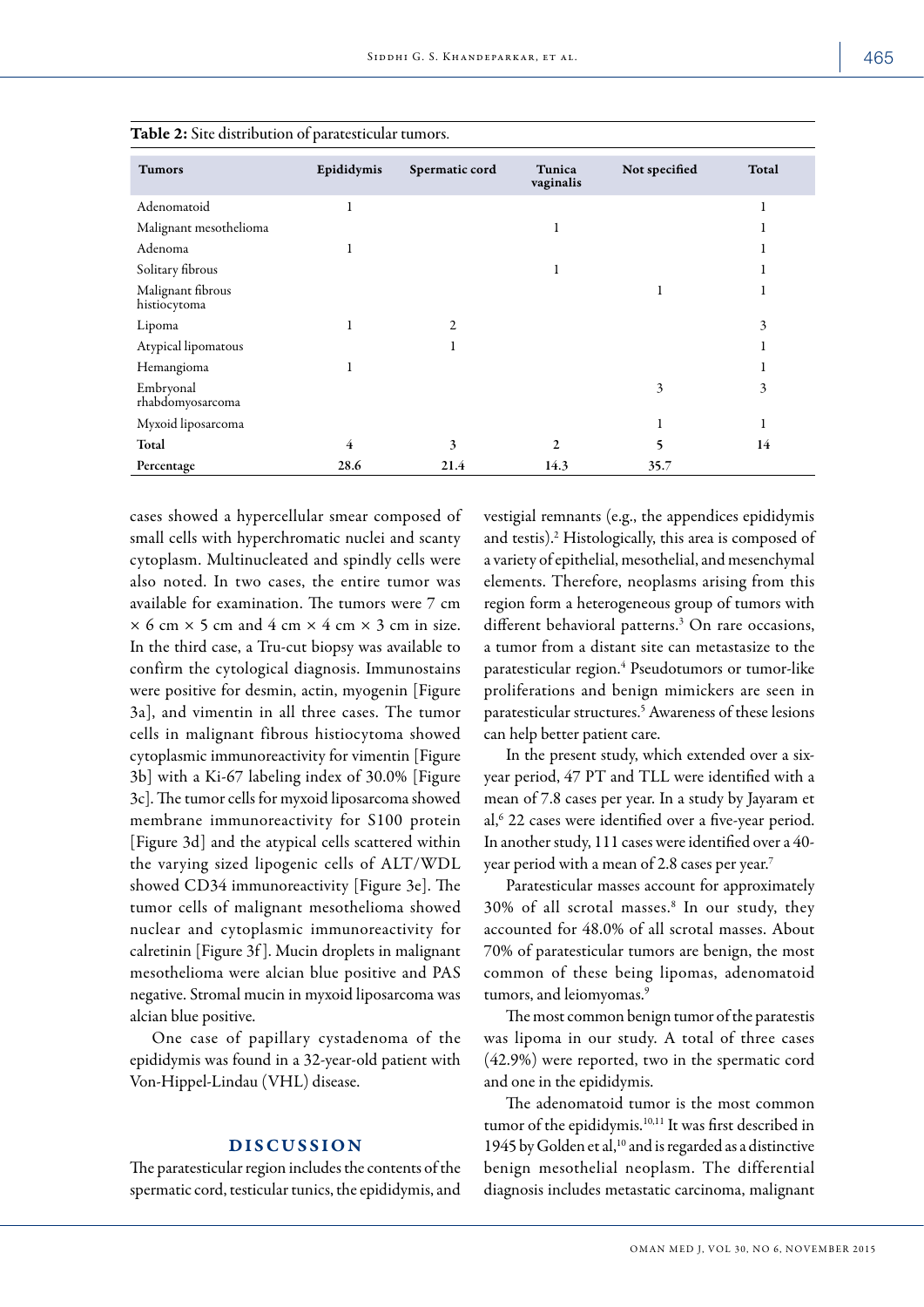mesothelioma, histiocytoid hemangioma, and carcinoma of the rete testis. IHC confirmation with a mesothelial marker such as calretinin is helpful in the differential with non-mesothelial lesions.<sup>10,11</sup> In our study, one case was reported in a 34-year-old. On gross examination, the mass was a brownish-white nodular specimen measuring 2 cm in diameter, and cut sections had a solid, firm and brownish white appearance.

Scrotal hemangiomas are extremely rare, comprising less than 1% of all hemangiomas. They usually manifest in infants and occasionally in later childhood or adolescence. Microscopic analysis reveals capillary, cavernous, or arteriovenous types.12 One case of scrotal hemangioma arising from the tail of the epididymis was reported in a 32-year-old in the present study.

Papillary cystadenoma is a rare benign neoplasm of the epididymis. It was first described by Sherrick in 1956.13 More than one-third of the cases reported in the literature have occurred in patients with VHL disease. The pathogenesis involves loss of the VHL gene resulting in overexpression of the angiogenic protein "hypoxia-inducible factor." Histologically, papillary cystadenoma is characterized by cystic spaces with intracystic papillary projections lined by clear cells. These cells are positive for cytokeratin AE1/AE3, epithelial membrane antigen (EMA), and CK7, and negative for CK20 and renal cell carcinoma (RCC) immunostain.13 Treatment consists of surgical excision, and the prognosis is excellent. One such case was reported in the present study in a 32-year-old patient with VHL disease.

Intrascrotal solitary fibrous tumors are uncommon with only a few cases reported in the paratesticular region. One case was reported in our study in a 44-year-old arising from tunica vaginalis. Histologically, solitary fibrous tumors are characterized by numerous branching capillary channels and gaping sinusoidal spaces enclosed within nests of spindle- to round-shaped cells.<sup>9</sup>

Paratesticular sarcomas are rare and account for less than 1% of all adult sarcomas. Intrascrotal tumors can be testicular or paratesticular. PT are rarer (7–10%). Only 30% of PT are malignant, and 90% of these are sarcomas. Published series of sarcomas have identified leiomyosarcoma (32%) as the most common malignant soft tissue tumor in this region, followed by rhabdomyosarcomas (24%) and liposarcomas (20%). Recurrence is frequent in

PT sarcomas and can occur years after the initial diagnosis.14 ERh was the most common malignant tumor reported in our study. Individual cases of ALT/WDL, myxoid liposarcoma, malignant fibrous histiocytoma, and malignant mesothelioma were also noted.

Paratesticular rhabdomyosarcoma presents in the first two decades after birth. ERh is the predominant histological subtype (90%) and has a good prognosis. The tumor arises from the mesenchymal tissues of the spermatic cord, epididymis, testis, and testicular tunics. The spread of the tumor is mostly by lymphatics to the iliac and para-aortic nodes, but hematogenous spread does occur, most commonly to the lungs and liver. One-third of the patients already had metastasis at the time of presentation.<sup>15,16</sup> In our study, one case had inguinal lymph node metastasis, and one had cerebral metastasis at presentation. Cases were diagnosed on FNAC and confirmed histopathologically.17 These tumors exhibit desmin, actin, myogenin, and vimentin immunoreactivity, as seen in our study. Radical inguinal orchiectomy followed by retroperitoneal lymph node dissection is recommended for all children over the age of 10 and for those younger than 10 years old with the retroperitoneal disease. Patients with positive lymph nodes are treated with multimodal therapy (chemotherapy and radiation).18

Less than 200 cases of paratesticular liposarcomas have been reported in the literature to date.19 Based on their histological appearance, liposarcomas, in general, have been classified into myxoid (most common; 40%), round cell, well differentiated (subdivided into lipoma-like, sclerosing, inflammatory and dedifferentiated), and pleomorphic. In 1940, Dreyfuss and Lubash<sup>19</sup> reported the first documented liposarcoma of the spermatic cord in a 54-year-old male. One case of myxoid liposarcoma was reported in our study in a 55-year-old. The exact site of origin of the tumor could not be determined. Another was reported as lipoma-like ALT/WDL arising in the spermatic cord of a 50-year-old male. Most paratesticular liposarcomas are thought to arise from subserous retroperitoneal fat that becomes continuous distally with the fatty tissue of the cord. The tumors are known to have an enormous size.19 A review of the literature revealed that this disease is of relatively low malignancy when compared to other paratesticular malignancies. Liposarcomas tend to spread primarily

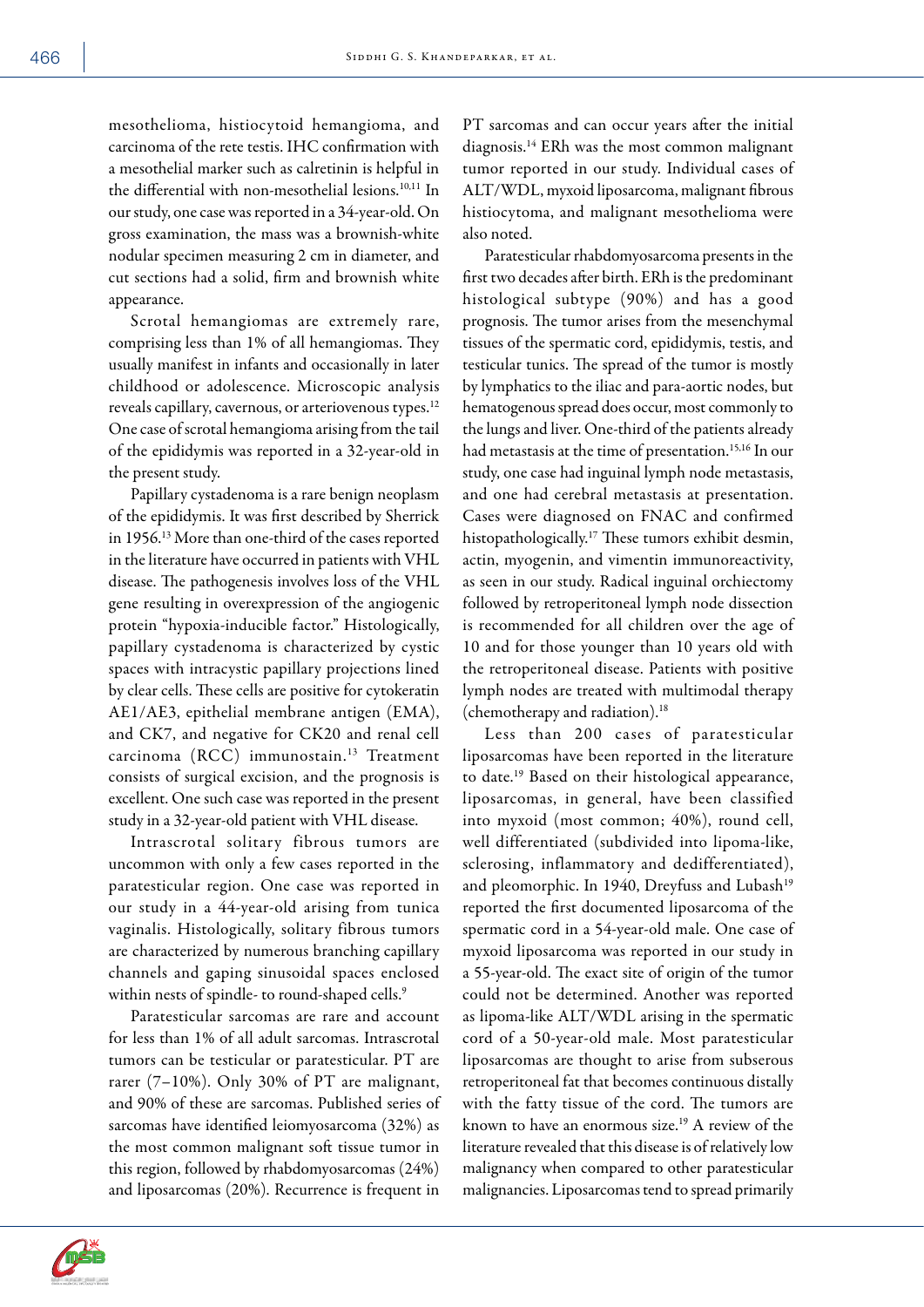by local extension. Hematogenous and lymphatic spread are usually a late event exhibited by highgrade tumors. The tumor cells show S100 and CD34 immunoreactivity. Radical orchiectomy and en bloc removal of the tumor with wide local excision is the standard treatment. Adjuvant radiation should be considered in tumors of intermediate or highgrade and recurrent liposarcoma after previous wide excision. Myxoid liposarcomas have a relatively better prognosis. Regardless of the initial therapy, the risk of local recurrence and subsequent increase in grade always necessitates long-term follow-up.19

Malignant fibrous histiocytoma, initially recorded by Cole and associates,<sup>20</sup> is a rare tumor in the paratesticular lesion. In our case, the mass was large and measured 15 cm  $\times$  8 cm  $\times$  6 cm. Histopathologically, it was the storiformpleomorphic type. The tumor cells showed cytoplasmic immunoreactivity for vimentin and were negative for S100 and myogenin. The primary treatment of choice includes radical inguinal orchiectomy with high ligation of spermatic cord with adjuvant radiotherapy.<sup>20</sup>

Paratesticular mesotheliomas are rare tumors, accounting for around 0.3% to 1.4% of all cases of malignant mesotheliomas. They are known to be aggressive tumors. Barbera and Rubino first described it in 1957.<sup>21</sup> Almost half of the patients have been reported to develop recurrence or metastasis after radical orchiectomy for paratesticular malignant mesothelioma. Calretinin [Figure 3f ] and CK5/6 usually help in confirming the diagnosis.<sup>21</sup> One case of malignant mesothelioma was reported in our study in a 30-year-old patient measuring 12 cm  $\times$  9 cm  $\times$  4 cm [Figure 2c, inset].

Paratesticular sarcomas are an extremely rare entity, and even in a large institution it is difficult to accumulate sufficient cases to document the history of such tumors. Hence, documentation of such rare tumors becomes essential.

The most common TLL in our study was an epididymal cyst (51.5%) followed by tuberculous epididymitis (21.2%). Epididymal cysts may be uni- or multilocular and are lined by cuboidal to attenuated epithelial cells.22

The first manifestation of genitourinary tuberculosis in males is epididymo-orchitis. This may produce diagnostic difficulty for the clinician to exclude the possibility of testicular neoplasm. Tuberculosis as a cause of scrotal swelling should be considered even in the absence of history of tuberculosis and in the absence of radiological or bacteriological evidence of infection. A diagnostic workup in young men with swollen testicles should be thorough to avoid an unnecessary orchiectomy. A diagnostic algorithm, which should include minimally invasive diagnostic approaches, such as needle biopsy, might be effective for accurate diagnosis.23 Seven cases of tuberculous epididymitis were reported in our study in the 21 to 50 year age group. In six cases, incisional biopsy was performed to arrive at an accurate diagnosis. However, one case resulted in unnecessary orchiectomy.

There were four cases of filarial epididymitis reported in our study. The age ranged from 11 to 40 years. Three cases were seen in the epididymis. One case of a filarial granuloma occurred in the tunica of the testis. Filarial lesions of the paratestis occur in the stages of early-established filarial infection. Secondary to the death of the worm, a filarial granuloma is said to form consisting of surrounding blood vessels and the perilymphatic tissue that contain an abundance of eosinophilic cells. This, together with an aggregation of epithelioid cells and foreign body giant cells around the dead worm, results in the granuloma. Clinically, it presents as a tender, well-circumscribed, firm nodule in relation to the epididymis. Diethylcarbamazine (DEC) is considered the treatment drug of choice. Since the disease simulates clinical malignancy, it is often the cause of unilateral orchiectomy. All four cases in our study presented as epididymal nodule and were diagnosed on excision biopsy. While the criteria for surgical intervention has not yet been formulated, testicular-sparing surgery could probably present as a useful modality of treatment.<sup>24</sup>

Fibromatous periorchitis exhibits diffuse proliferative encasement of the testis and manifests grossly as an indurated testis reminiscent of malignancy. These comprise approximately 6% of PT lesions, and are accepted as reactive lesions secondary to trauma, hydrocoele, infections, or inflammation. Clinically these lesions mimic malignancy resulting in treatment by radical orchiectomy as seen in our cases. Fibromatous periorchitis should be considered in the differential diagnosis when one encounters a predominantly fibrocollagenous lesion.25 Two such cases were reported in a 26- and a 34-year-old in our study.

Mesothelial cysts may arise from the tunica